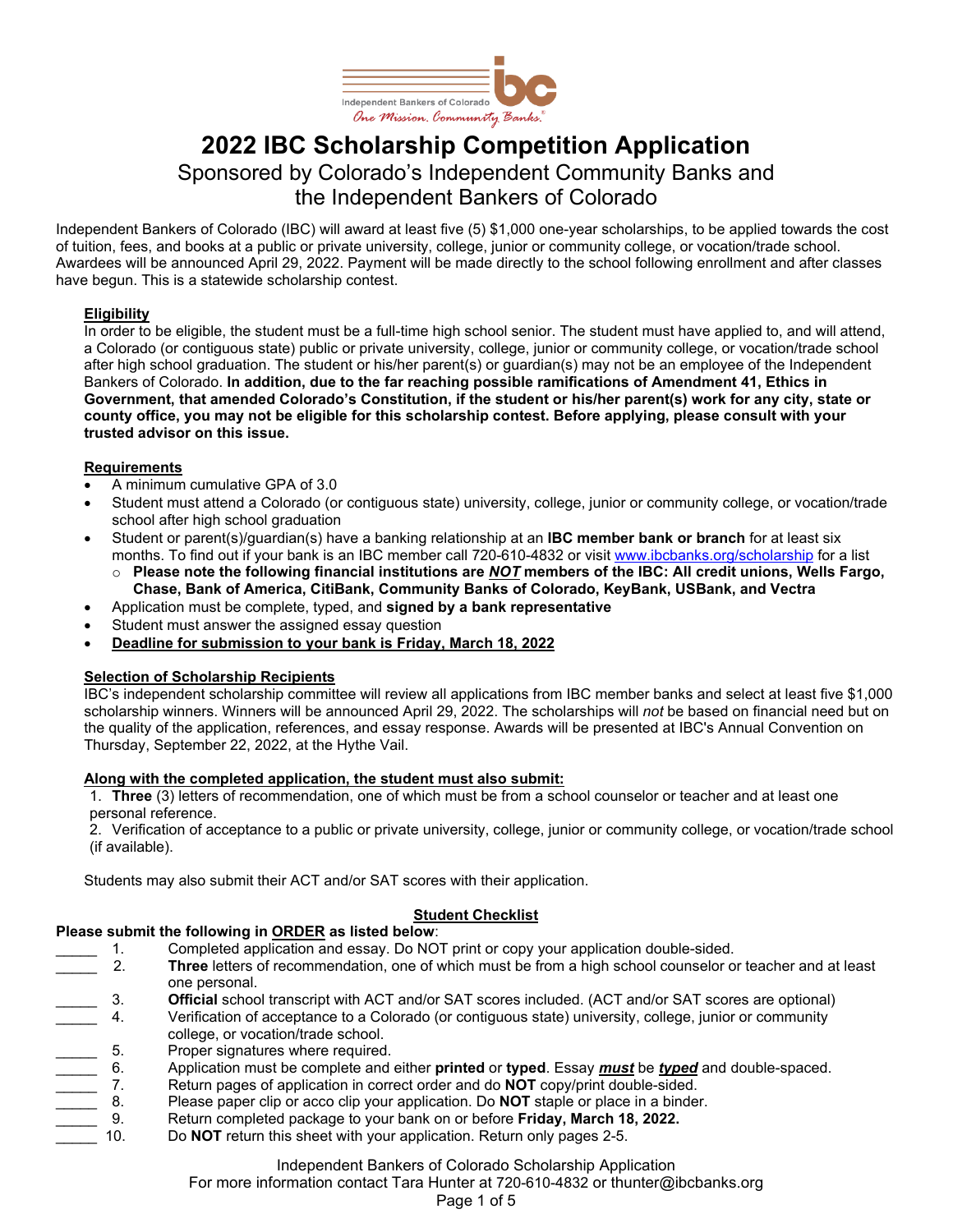

# **2022 IBC Scholarship Competition Application**

|                                                                                       | SAT/ACT Scores: _____________ | Class Rank: _______________ |  |  |  |  |  |  |  |  |
|---------------------------------------------------------------------------------------|-------------------------------|-----------------------------|--|--|--|--|--|--|--|--|
|                                                                                       |                               |                             |  |  |  |  |  |  |  |  |
|                                                                                       |                               |                             |  |  |  |  |  |  |  |  |
|                                                                                       |                               |                             |  |  |  |  |  |  |  |  |
|                                                                                       |                               |                             |  |  |  |  |  |  |  |  |
|                                                                                       |                               |                             |  |  |  |  |  |  |  |  |
|                                                                                       |                               |                             |  |  |  |  |  |  |  |  |
| List the Colorado college(s) or university(ies) you have applied or been accepted to: |                               |                             |  |  |  |  |  |  |  |  |
| College College College City City City                                                |                               |                             |  |  |  |  |  |  |  |  |
|                                                                                       |                               |                             |  |  |  |  |  |  |  |  |
|                                                                                       |                               |                             |  |  |  |  |  |  |  |  |
| List scholarships and/or financial aid you will receive.                              |                               |                             |  |  |  |  |  |  |  |  |
| Scholarships/Financial Aid                                                            |                               | Comments                    |  |  |  |  |  |  |  |  |
|                                                                                       |                               |                             |  |  |  |  |  |  |  |  |
|                                                                                       |                               |                             |  |  |  |  |  |  |  |  |

Independent Bankers of Colorado Scholarship Application For more information contact Tara Hunter at 720-610-4832 or thunter@ibcbanks.org Page 2 of 5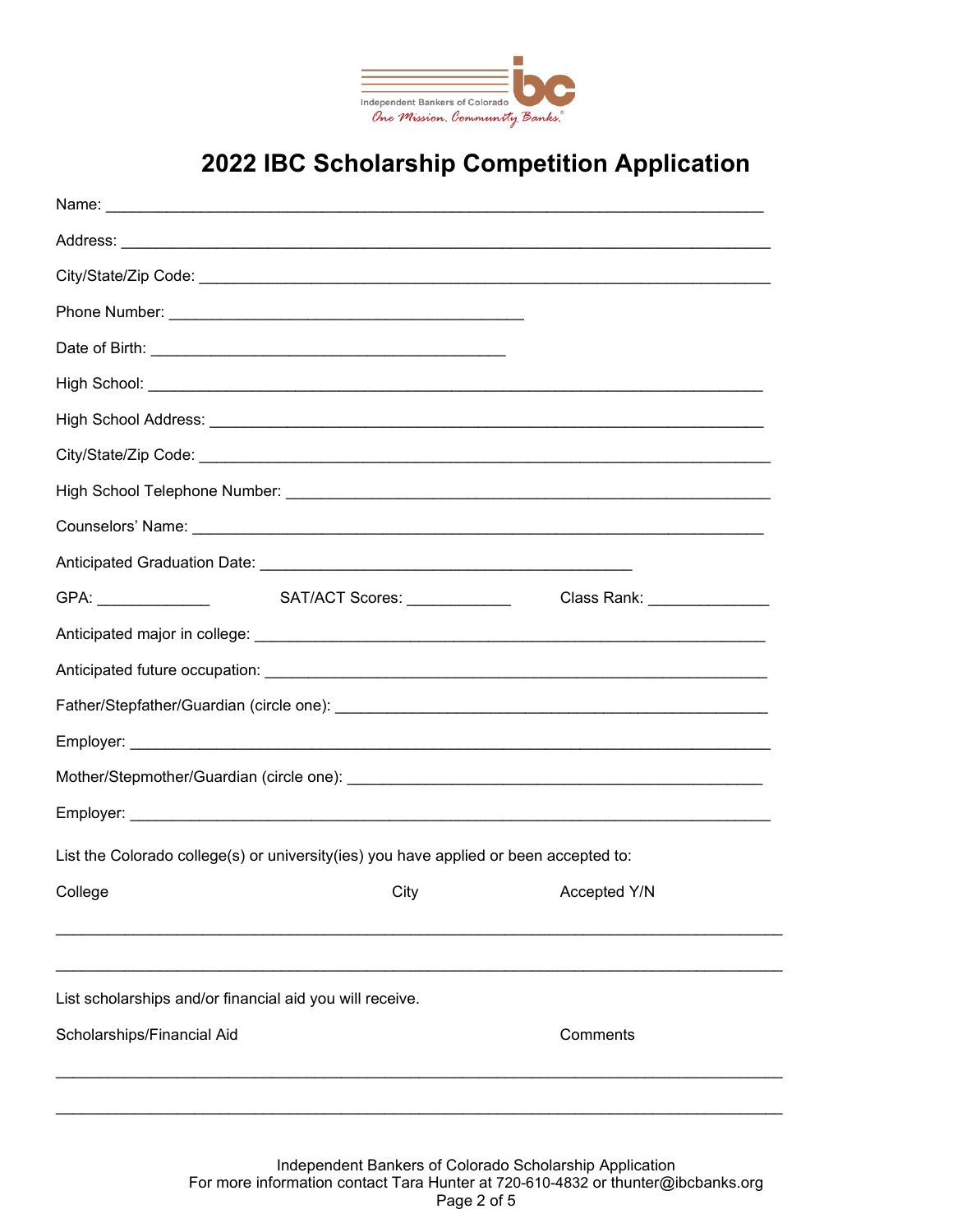### **Employment**

| <b>Employer</b> | <b>Contact Person</b><br>and Phone<br><b>Number</b> | <b>Dates</b><br><b>Employed</b> | <b>Job Description</b> | # of<br><b>Hours</b><br>Worked |
|-----------------|-----------------------------------------------------|---------------------------------|------------------------|--------------------------------|
|                 |                                                     |                                 |                        |                                |
|                 |                                                     |                                 |                        |                                |
|                 |                                                     |                                 |                        |                                |
|                 |                                                     |                                 |                        |                                |
|                 |                                                     |                                 |                        |                                |
|                 |                                                     |                                 |                        |                                |
|                 |                                                     |                                 |                        |                                |

### **Student Activities**

|                 | Grade |    |    |    |                      | Grade |    |    |    |
|-----------------|-------|----|----|----|----------------------|-------|----|----|----|
| <b>Activity</b> | 9     | 10 | 11 | 12 | <b>Position Held</b> | 9     | 10 | 11 | 12 |
|                 |       |    |    |    |                      |       |    |    |    |
|                 |       |    |    |    |                      |       |    |    |    |
|                 |       |    |    |    |                      |       |    |    |    |
|                 |       |    |    |    |                      |       |    |    |    |
|                 |       |    |    |    |                      |       |    |    |    |
|                 |       |    |    |    |                      |       |    |    |    |
|                 |       |    |    |    |                      |       |    |    |    |
|                 |       |    |    |    |                      |       |    |    |    |
|                 |       |    |    |    |                      |       |    |    |    |
|                 |       |    |    |    |                      |       |    |    |    |
|                 |       |    |    |    |                      |       |    |    |    |
|                 |       |    |    |    |                      |       |    |    |    |
|                 |       |    |    |    |                      |       |    |    |    |
|                 |       |    |    |    |                      |       |    |    |    |

### **Awards or Honors Received**

|                                | Grade |                 |    |    |                       |        |
|--------------------------------|-------|-----------------|----|----|-----------------------|--------|
| <b>Award or Honor Received</b> | 9     | 10 <sup>1</sup> | 11 | 12 | <b>Contact Person</b> | Phone# |
|                                |       |                 |    |    |                       |        |
|                                |       |                 |    |    |                       |        |
|                                |       |                 |    |    |                       |        |
|                                |       |                 |    |    |                       |        |
|                                |       |                 |    |    |                       |        |
|                                |       |                 |    |    |                       |        |
|                                |       |                 |    |    |                       |        |
|                                |       |                 |    |    |                       |        |
|                                |       |                 |    |    |                       |        |
|                                |       |                 |    |    |                       |        |
|                                |       |                 |    |    |                       |        |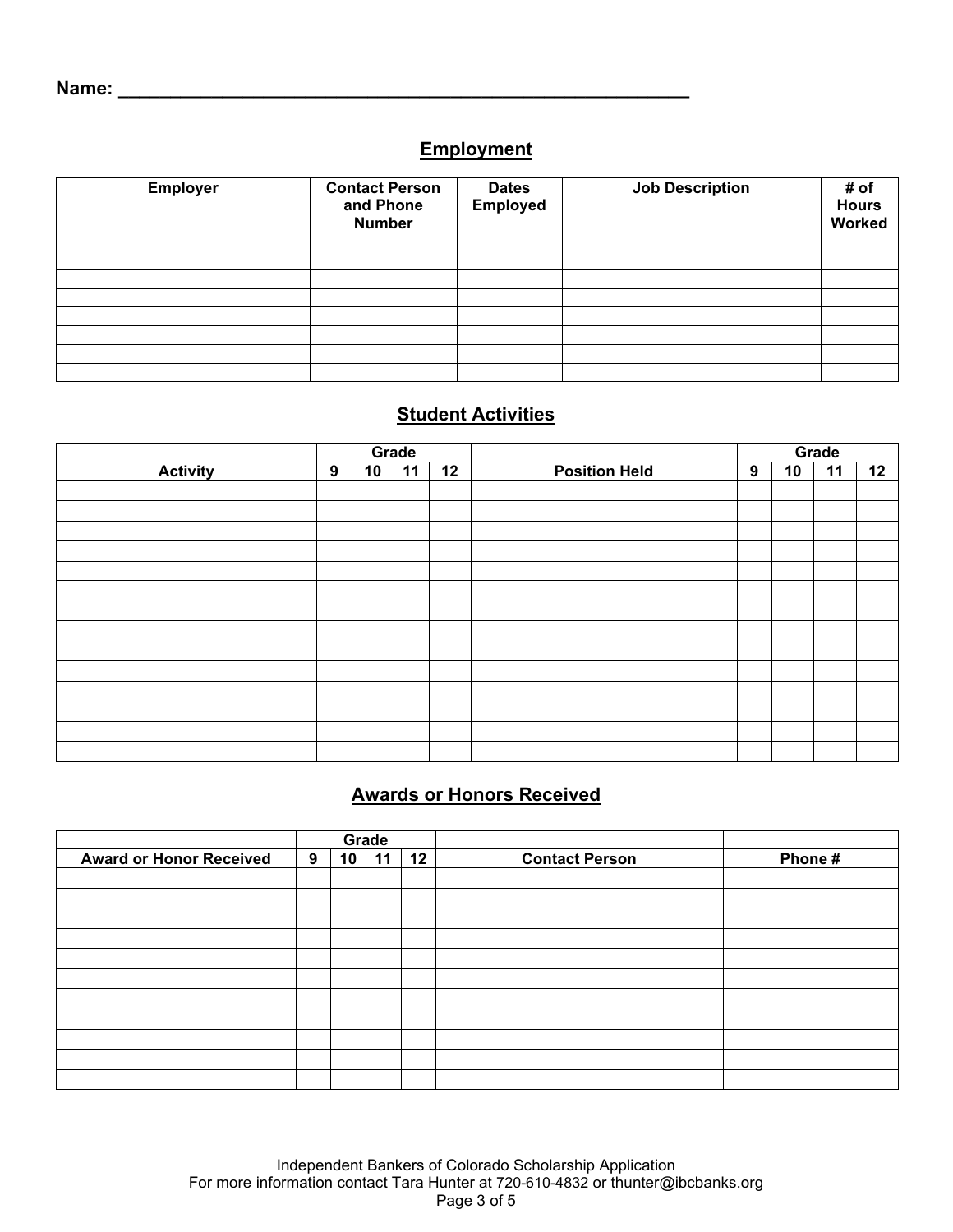### **Name: \_\_\_\_\_\_\_\_\_\_\_\_\_\_\_\_\_\_\_\_\_\_\_\_\_\_\_\_\_\_\_\_\_\_\_\_\_\_\_\_\_\_\_\_\_\_\_\_\_\_\_\_\_\_\_**

### **Volunteerism/Community Involvement**

|                                                 |                                                 |                        | <b>Volunteerism/Community Involvement</b>   |            |  |  |  |  |  |  |
|-------------------------------------------------|-------------------------------------------------|------------------------|---------------------------------------------|------------|--|--|--|--|--|--|
| <b>Organization or Agency, City &amp; Phone</b> |                                                 |                        | Description and level of involvement        |            |  |  |  |  |  |  |
|                                                 |                                                 |                        |                                             |            |  |  |  |  |  |  |
|                                                 |                                                 |                        |                                             |            |  |  |  |  |  |  |
|                                                 |                                                 |                        |                                             |            |  |  |  |  |  |  |
|                                                 |                                                 |                        |                                             |            |  |  |  |  |  |  |
| <b>Total Volunteer</b>                          | <b>Total Volunteer</b>                          | <b>Total Volunteer</b> | <b>Total Volunteer</b>                      | Cumulative |  |  |  |  |  |  |
| hours grade 9                                   | hours grade 10                                  | hours grade 11         | hours grade 12                              | hours:     |  |  |  |  |  |  |
|                                                 |                                                 |                        | <b>Volunteerism/Community Involvement</b>   |            |  |  |  |  |  |  |
|                                                 | <b>Organization or Agency, City &amp; Phone</b> |                        | Description and level of involvement        |            |  |  |  |  |  |  |
|                                                 |                                                 |                        |                                             |            |  |  |  |  |  |  |
|                                                 |                                                 |                        |                                             |            |  |  |  |  |  |  |
|                                                 |                                                 |                        |                                             |            |  |  |  |  |  |  |
| <b>Total Volunteer</b>                          | <b>Total Volunteer</b>                          | <b>Total Volunteer</b> | <b>Total Volunteer</b>                      | Cumulative |  |  |  |  |  |  |
| hours grade 9                                   | hours grade 10                                  | hours grade 11         | hours grade 12                              | hours:     |  |  |  |  |  |  |
|                                                 |                                                 |                        | <b>Volunteerism/Community Involvement</b>   |            |  |  |  |  |  |  |
|                                                 |                                                 |                        |                                             |            |  |  |  |  |  |  |
|                                                 | <b>Organization or Agency, City &amp; Phone</b> |                        | Description and level of involvement        |            |  |  |  |  |  |  |
|                                                 |                                                 |                        |                                             |            |  |  |  |  |  |  |
|                                                 |                                                 |                        |                                             |            |  |  |  |  |  |  |
|                                                 |                                                 |                        |                                             |            |  |  |  |  |  |  |
| <b>Total Volunteer</b>                          | <b>Total Volunteer</b>                          | <b>Total Volunteer</b> | <b>Total Volunteer</b>                      | Cumulative |  |  |  |  |  |  |
| hours grade 9                                   | hours grade 10                                  | hours grade 11         | hours grade 12                              | hours:     |  |  |  |  |  |  |
|                                                 |                                                 |                        | <b>Volunteerism/Community Involvement</b>   |            |  |  |  |  |  |  |
|                                                 |                                                 |                        |                                             |            |  |  |  |  |  |  |
|                                                 | <b>Organization or Agency, City &amp; Phone</b> |                        | Description and level of involvement        |            |  |  |  |  |  |  |
|                                                 |                                                 |                        |                                             |            |  |  |  |  |  |  |
|                                                 |                                                 |                        |                                             |            |  |  |  |  |  |  |
|                                                 |                                                 |                        |                                             |            |  |  |  |  |  |  |
| <b>Total Volunteer</b>                          | <b>Total Volunteer</b>                          | <b>Total Volunteer</b> | <b>Total Volunteer</b>                      | Cumulative |  |  |  |  |  |  |
| hours grade 9                                   | hours grade 10                                  | hours grade 11         | hours grade 12                              | hours:     |  |  |  |  |  |  |
|                                                 |                                                 |                        | <b>Volunteerism/Community Involvement</b>   |            |  |  |  |  |  |  |
|                                                 |                                                 |                        |                                             |            |  |  |  |  |  |  |
|                                                 | <b>Organization or Agency, City &amp; Phone</b> |                        | Description and level of involvement        |            |  |  |  |  |  |  |
|                                                 |                                                 |                        |                                             |            |  |  |  |  |  |  |
|                                                 |                                                 |                        |                                             |            |  |  |  |  |  |  |
|                                                 |                                                 |                        |                                             |            |  |  |  |  |  |  |
| <b>Total Volunteer</b>                          | <b>Total Volunteer</b>                          | <b>Total Volunteer</b> | <b>Total Volunteer</b>                      | Cumulative |  |  |  |  |  |  |
| hours grade 9                                   | hours grade 10                                  | hours grade 11         | hours grade 12                              | hours:     |  |  |  |  |  |  |
|                                                 |                                                 |                        | <b>Volunteerism/Community Involvement</b>   |            |  |  |  |  |  |  |
|                                                 |                                                 |                        |                                             |            |  |  |  |  |  |  |
|                                                 | <b>Organization or Agency, City &amp; Phone</b> |                        | <b>Description and level of involvement</b> |            |  |  |  |  |  |  |
|                                                 |                                                 |                        |                                             |            |  |  |  |  |  |  |
|                                                 |                                                 |                        |                                             |            |  |  |  |  |  |  |
|                                                 |                                                 |                        |                                             |            |  |  |  |  |  |  |
| <b>Total Volunteer</b>                          | <b>Total Volunteer</b>                          | <b>Total Volunteer</b> | <b>Total Volunteer</b>                      | Cumulative |  |  |  |  |  |  |
| hours grade 9                                   | hours grade 10                                  | hours grade 11         | hours grade 12                              | hours:     |  |  |  |  |  |  |
|                                                 |                                                 |                        | <b>Volunteerism/Community Involvement</b>   |            |  |  |  |  |  |  |
|                                                 |                                                 |                        |                                             |            |  |  |  |  |  |  |
|                                                 | <b>Organization or Agency, City &amp; Phone</b> |                        | Description and level of involvement        |            |  |  |  |  |  |  |
|                                                 |                                                 |                        |                                             |            |  |  |  |  |  |  |
|                                                 |                                                 |                        |                                             |            |  |  |  |  |  |  |
|                                                 |                                                 |                        |                                             |            |  |  |  |  |  |  |
| <b>Total Volunteer</b>                          | <b>Total Volunteer</b>                          | <b>Total Volunteer</b> | <b>Total Volunteer</b>                      | Cumulative |  |  |  |  |  |  |
| hours grade 9                                   | hours grade 10                                  | hours grade 11         | hours grade 12                              | hours:     |  |  |  |  |  |  |
|                                                 |                                                 |                        |                                             |            |  |  |  |  |  |  |

If you need extra space to report any of the above information you may make additional copies as needed.